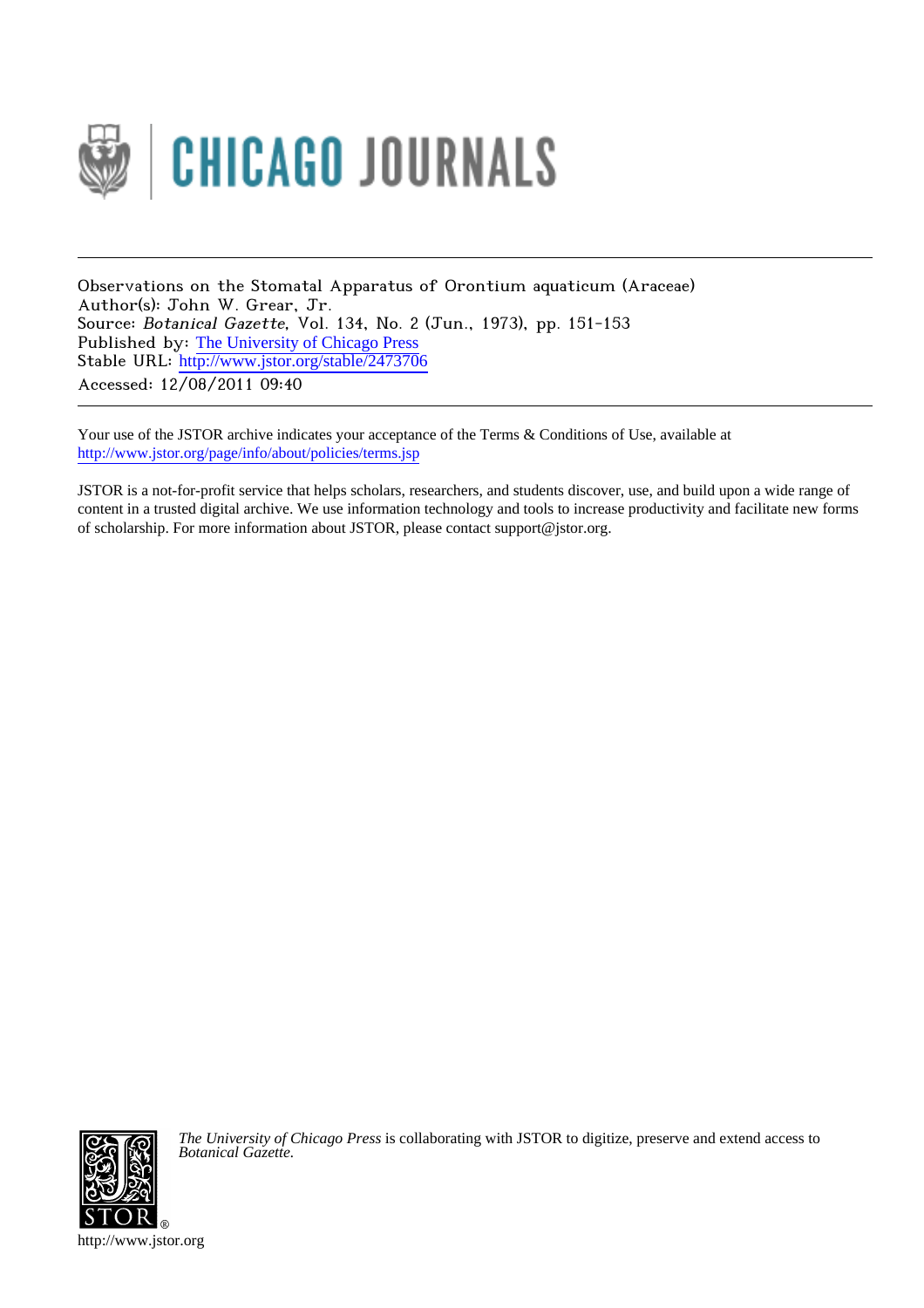# **OBSERVATIONS ON THE STOMATAL APPARATUS OF ORONTIUM AQUATICUM ( ARACEAE )**

## **JOHN W. GREAR, JR.**

## **Department of Botany, University of Toronto, Toronto, Ontario**

## **ABSTRACT**

**The stomatal apparatus of Orontium aquaticum is confined to the upper epidermis of the leaf and consists solely of two guard cells, with no accompanying subsidiaries. The guard cells, which possess flangelike thickenings of the wall flanking the stomatal pore, are sunken and largely obscured by the overlapping ordinary epidermal cells. Lysichitum and Symplocarpus, genera closely related to Orontium, also lack subsidiaries. This indicates that the stomatal complex within the Araceae is probably more diverse than was previously thought.** 

#### **Introduction**

**In a previous paper by the author (GREAR 1966) devoted primarily to the cytology and migrational history of Orontium aquaticum L., mention was made of the need for further studies in this monotypic genus, especially in connection with various aspects of morphology.** 

**STEBBINS and K HUSH (1961), in a pioneering survey of the stomatal complex of a large number of monocots, found that genera and even families are usually constant in having a characteristic stomatal complex and that such morphological data obtained from vegetative portions of a plant could be of use in classification.** 

**WEBBER (1960) surveyed the epidermal structure and stomatal apparatus of representatives of a wide range of terrestrial Araceae; however, neither Orontium** nor any other member of subfamily Cal**loideae of the Araceae was included. His survey, based upon representatives of 21 genera, indicated that stomata may be confined to the lower surface of the leaf or may be present on both surfaces. In reference to the subsidiaries surrounding the guard cells, it was found that the number varied from two to four, six, eight, or more. Finding considerable variation in the number and arrangement of sub**sidiaries associated with stomata, WEBBER con**cluded that no taxonomically significant conclusions could be drawn from these data.** 

**As mentioned previously, STEBBINS and K HUSH ( 1961 ) later surveyed and classified variation in the organization of the stomatal complex in the leaf epidermis of monocotyledons in general and assessed its value in reflecting phylogenetic relationships. These authors did not refer to the work of WEBBER. They indicated the number of subsidiaries surrounding the guard cells for three named genera**  of Araceae: Arisaema, with two, Dieffenbachia, with **six or seven, and Scindapsis, with eight. A repre-** **sentative having four subsidiaries was mentioned, although not by name. None of these belongs to the Calloideae of ENGLER, which, in addition to Oron***tium,* **includes Calla, Symplocarpus, and Lysichitum.** Lysichitum was described as having large **epidermal cells but the number of subsidiaries was not indicated. Three general classes of stomatal apparatus, based upon the number of associated subsidiaries, if any, were recognized: Class I, with no subsidiaries, Class II, with two, and Class III,**  with more than two. With the exception of Arisaema, the Araceae included by STEBBINS and **KHUSH belong to Class III. Class III was considered as exemplifying the generalized (primitive) condition, Class I the most specialized (advanced), and Class II an intermediate condition. The Lemnaceae, represented by a species of** *Lemna***, was placed in Class I because of the absence of any subsidiaries whatsoever. This is of interest because the Lemnaceae are generally accepted as representing a group derived from the Araceae through reduction and simplification (WILSON 1960), which would appear to have involved not only the vegetative body and floral features, but the epidermis as well. These various considerations prompted the author to undertake a special study of the epidermis of**  Orontium.

#### **Material and methods**

**Strips of leaf epidermis from both living and dried specimens, as well as plastic peels of cuticular imprints prepared according to the method of SIN\_ CLAIR and DUNN (1961), served as sources of information in the analysis of the structure of the epidermis. These materials were supplemented by transverse freehand sections of leaf blades in the final interpretation of the structural organization of the stomatal apparatus.**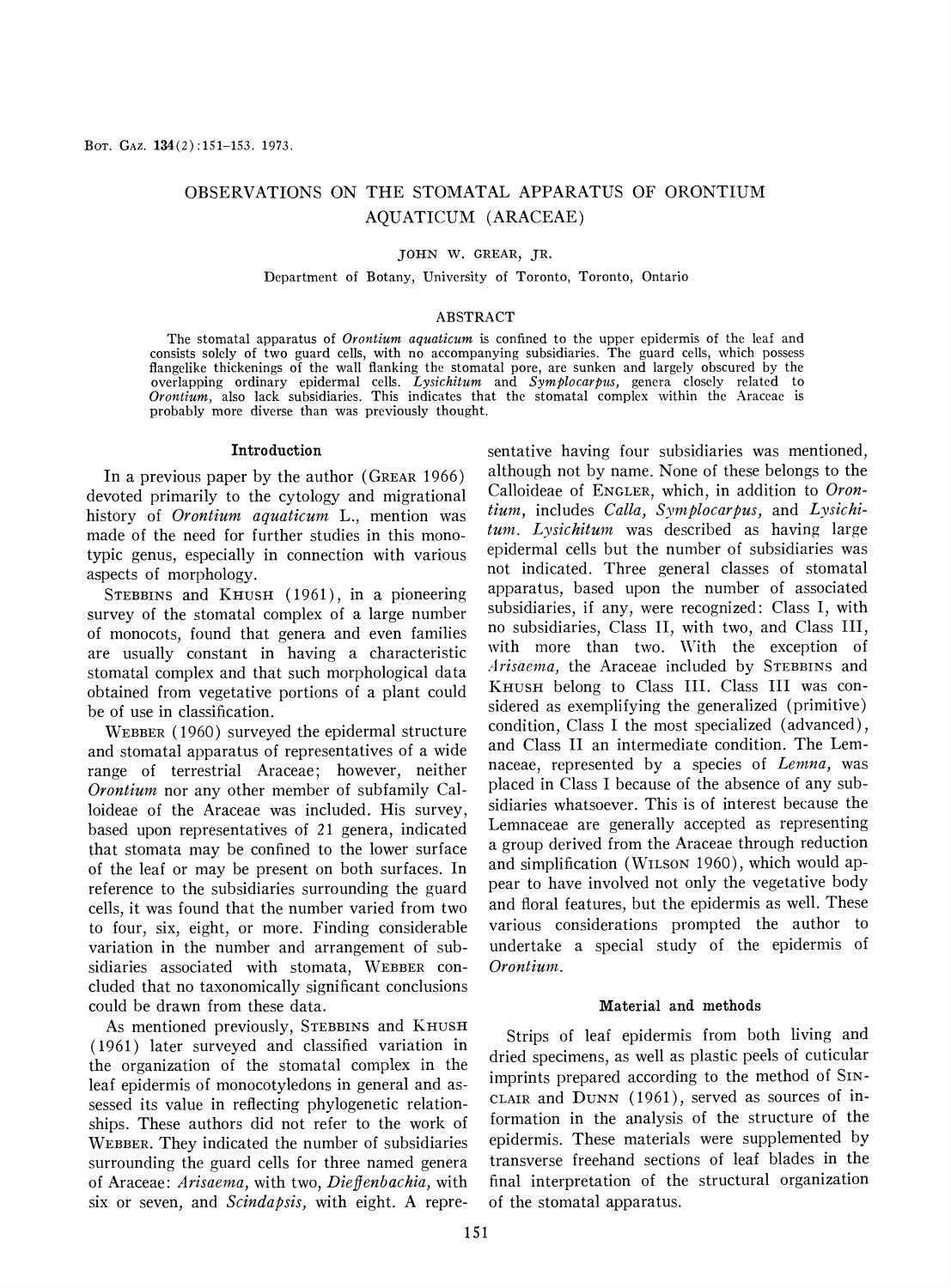# **Results and discussion**

**The lower epidermis of the leaf is devoid of stomata, lacks chloroplasts, and is composed of long, somewhat irregular, rectangular cells several times longer than they are broad and oriented in the direction of the long axis of the leaf blade. The cells are plain surfaced (nonpapillose).** 

The stomatal apparatus of the upper leaf **epidermis consists solely of two guard cells containing numerous chloroplasts. The guard cells are manifestly depressed below the level of the ordinary epidermal cells, which lack chloroplasts. The surface area of a pair of guard cells essentially equals that of a single ordinary epidermal cell. In plastic impressions, the guard cell wall thickenings, simulating whole guard cells, appear in surface view to be sur**rounded by two narrow subsidiaries (fig. 1). **Examination of actual epidermal strips, however, indicates that this is not the case. The narrowly rectangular depression beneath which the guard cells are situated is not itself cellular in organization, although it gives the illusion of being so in plastic peel impressions. This illusion is produced in part by the sunken position of the guard cells and in part by the flangelike thickening of the guard cell wall flanking the stomatal aperture. These flangelike or hingelike projections can best be seen in sectional view, where they appear as horns or ledges (fig. 2). Orontium exhibits only an upper ledge on each of the guard cells, whereas the guard cells of some plants exhibit both an upper and a lower ledge (ESAU 1953). The long axis of the stomatal depression as seen in surface view is oriented in the same direction as the long axis of the guard cells and their conspicuous thickened wall ledges. The stomatal depressions thus appear as slitlike cavities or** 



**FIG. 1. Pattern of upper leaf epidermis of Orontium**  aquaticum as obtained by means of plastic peel. The dotted **lines represent the obscured portion of the guard cells, which are sunken below the level of the epidermis in**  surface view  $(\times 340)$ .



**FIG. 2. Transverse section of stomatal apparatus of Orontium aquaticum showing the upper ledgelike thick**ening of guard cells adjacent to stoma, a portion of **papillose upper epidermis, and the palisade parenchyma**   $(\times 340)$ .

**crypts, in which the liplike wall thickenings of the guard cells are centered and so conspicuous as to resemble entire cells. In reality, however, the sunken guard cells are largely obscured in surface view by the overlapping ordinary epidermal cells, which jut out over them (fig. 2). So erroneous was the initial impression of stomatal structure and organization in Orontium obtained by means of plastic peels alone that it seems appropriate to emphasize the importance of judicious use of the technique and its limitations.** 

**The ordinary cells of the upper epidermis are scarcely longer than they are wide, their dimensions essentially equaling the width of the cells of the lower epidermis. The stomata are interspersed among these cells at frequent intervals, usually no more than two to four ordinary epidermal cellwidths apart. The ordinary epidermal cells are conspicuously papillose, each with its convex walls forming a conspicuous mammose contour (fig. 2). In plastic peels, these papillae appear in surface view as circular optical expressions under magnification, the diameter of which varies with the depth of focus. The height of these outer surface convexities essentially equals, or is somewhat less than, the depth of the anticlinal walls. Air, entrapped between the papillae and/or in the stomatal depressions of the upper epidermis, may be the cause of an iridescent sheen observed when the leaves are submerged. The under surface of the leaf epidermis, composed of nonpapillose cells, does not exhibit this sheen on submergence.** 

**It is clear that the stomatal apparatus of Orontium lacks subsidiaries. Thus, all three of STEB\_ BINS and KHUSH'S classes of stomatal organization are represented by the Araceae. Insofar as is known, this is the first report of a member of the Araceae having no subsidiary cells associated with the stomata. The significance of this finding is not at all clear, although the condition is not unknown in the Arales. Absence of subsidiaries is also the case in Lemna (Lemnaceae), as previously indicated. Whether or not the absence of subsidiaries is to be**